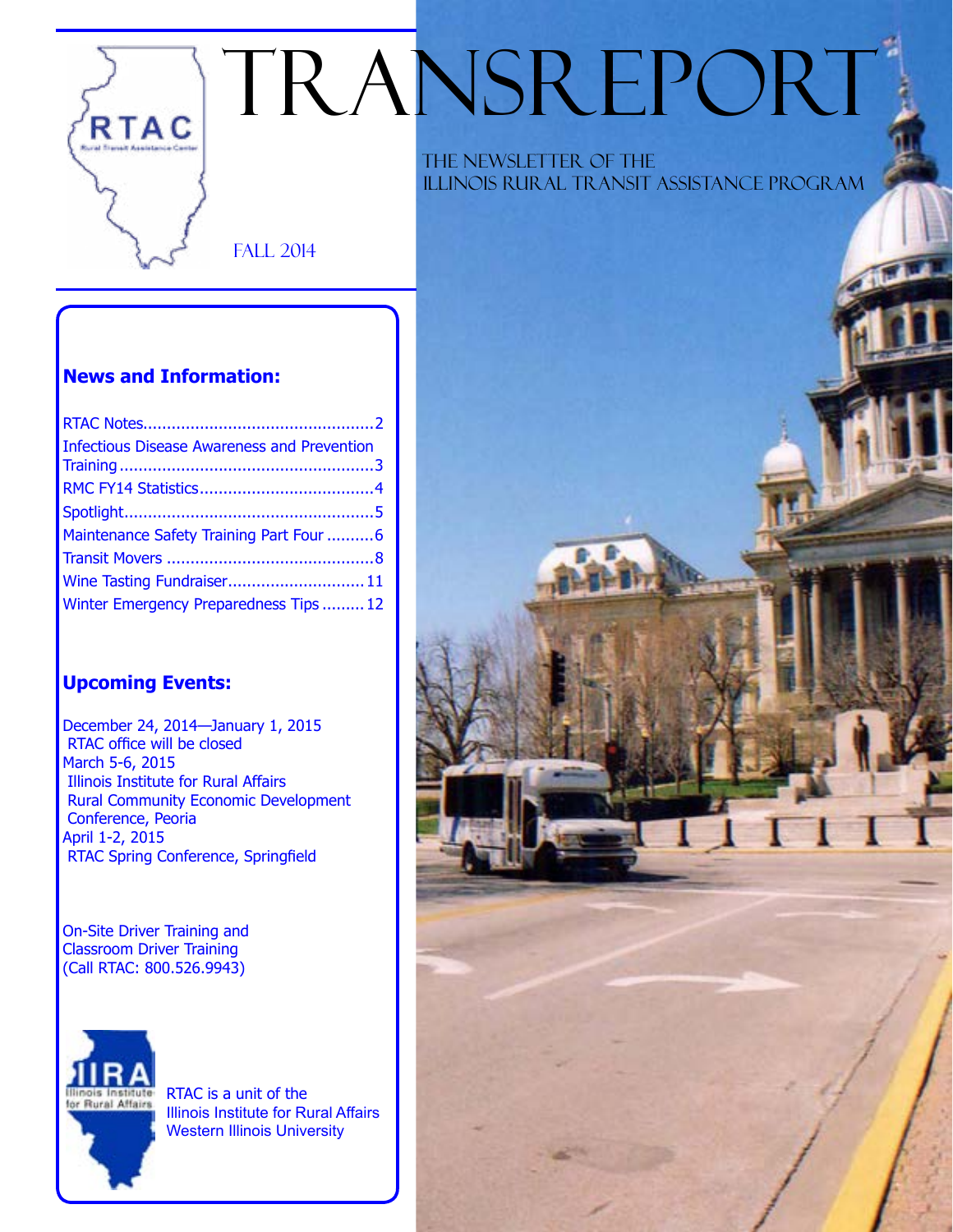### **RTAP Advisory Council**

sniederhofer@southcentraltransit.org

**Maureen Mann**

## **Kim Taylor**<br>kimt@fayco.org

618.283.0638

tzvac@aol.com<br>Voluntary Action Center Sycamore, IL 60178

312.793.2110

South Central Transit Transit Transit Transit Transit Transportation Research has 1616 East McCord **Released the October 2014 report "Evaluating the Cordination** Centralia, IL 62801 Centralia, IL 62801 State of Mobility Management and Human Service 618.532.8076 Transportation Coordination," extensively researched **Tia Marie Blakeman and containing a history of past efforts as well as** tia.piattran@gmail.com a list of obstacles and examples of success. The<br>Piatt County Public Transportation contract itself is fine, but over the past thirty five you Piatt County Public Transportation report itself is fine, but over the past thirty five years<br>1921 N. Market Street reports with the same results have bee Monticello, IL 61856<br>217.762.3111 many similar reports with the same results have been<br>217.762.3111 released. I am not faulting the authors for reporting fact, but I find it distressing that the status of public **R. Jean Jumper**<br> **R. Jean Jumper** transportation service coordination seems to never<br> **ARE THE SERVICE COORDINATION** managinguilectorwchital moment.com change. As a rural transit consultant with many years West Central Mass Transit District 1120 W. Walnut St. **in this business has said more than once, "They were** Jacksonville, IL 62650-1131 working on coordination when I came into this field and they will be working on it long after I'm gone."



Especially bothersome is the list of obstacles discussed in this new report, which Shawnee Mass Transit District include: regulatory barriers, lack of uniformity with respect to measures, potential 1001 W. Vine Street Units of the Units of Maying Knowledge of services available, provider agencies unwilli 618.658.8384 coordinate services, provider concerns "that laws will prohibit the interaction of specific passengers," and many more like those, including "organizations are used Tori McDaniel<br>tori mcdaniel@ridewcpt.net tori.mcdaniel@ridewcpt.net tori.mcdaniel@ridewcpt.net tori.mcdaniel@ridewcpt.net tori<br>Whiteside County Public Transportation the vehicle sexist, they have all been addressed in one 1207 West Ninth Street **other.** That is the crux of the coordination problem. From the bottom up, the local Sterling, IL 61081 **included in the level, there are examples of successful coordination efforts; from the top down, at state of successful coordination efforts; from the top down, at state federal and state level not real** the federal and state level, not really.

Of federal coordination efforts, the new report rightfully states, "The failure of FAYCO Enterprises, Inc. **non-FTA programs to encourage coordination is one of the major shortcomings of** Administration Center federal leadership reported by state and local officials that were interviewed as part 1313 Sunset Drive 1313 Sunset Drive of our performance audit." Vandalia, IL 62471

Of state coordination efforts, the report offers, "As of 2010, 26 states had Bert Weber<br>bert weber@illinois.gov<br>Illinois.gov coordination through coordination, and they are usually responsible for creating<br>Illinois Department on Aging, Division transportation through coordination, and they are usua of Home & Community Services inventories of services, conducting needs assessments, and determining how<br>One Natural Resources Way, Suite 100 gaps should be filled (National Council of State Legislators, 2010)." Sounds go gaps should be filled (National Council of State Legislators, 2010)." Sounds good Springfield, IL 62702-1271 on paper, but an inventory of services only tells us where to call or go to try to get<br>217.785.3364 a ride, not whether or not a ride is possible. And needs assessments only tell us **Sherey Zerbian** what we already know, that transportation services are needed. Then we come to szerbian@grundyco.org<br>the determinations about how gaps should be filled, which do not equate to gaps the determinations about how gaps should be filled, which do not equate to gaps Grundy County Transit System<br>
1320 Union Street<br>
Morris Illinois 60450<br>
Morris Illinois 60450<br>
Some are and some aren't. The bottom line: the existence of a state coordinating 815.941.3400 council doesn't necessarily correlate to service coordination. Take Illinois, for example.

**Tom Zucker —RTAC Notes continued on page 3**

### Voluntary Action Center **Rural Transit Assistance Center (RTAC) Staff** 1606 Bethany Road

815.758.3932 **Edward Heflin**, CCTM, manager, EL-Heflin@wiu.edu **John Edmondson**, transit coordination assistant, John.Edmondson@illinois.gov Non-Voting Member **Mable Kreps**, transit specialist, MR-Kreps@wiu.edu<br> **John Edmondson** Carol Montague transit coordination assistant CA-**John Edmondson**<br>JD-Edmondson@wiu.edu<br>Jacqueline Waters transit specialist JS-Waters@wiu.edu JD-Edmondson@wiu.edu **Jacqueline Waters**, transit specialist, JS-Waters@wiu.edu Western Illinois University **Macomb: Telephone: 800.526.9943** Fax: 309.298.2162<br>J.R. Thompson Center, Suite 6-600 **RTAC Web Site:** www.iira.org/outreach/rtac.asp J.R. Thompson Center, Suite 6-600 **RTAC Web Site: www.iira.org/outreach/rtac.asp**<br>100 W Randolph **RTAC E-mail: rtac@wiu.edu** 100 W Randolph RTAC E-mail: rtac@wiu.edu<br>Chicago. IL 60601 Chicago ( Iohn): Telephone: 312.793 Chicago: (John): Telephone: 312.793.2110 Fax: 312.793.1251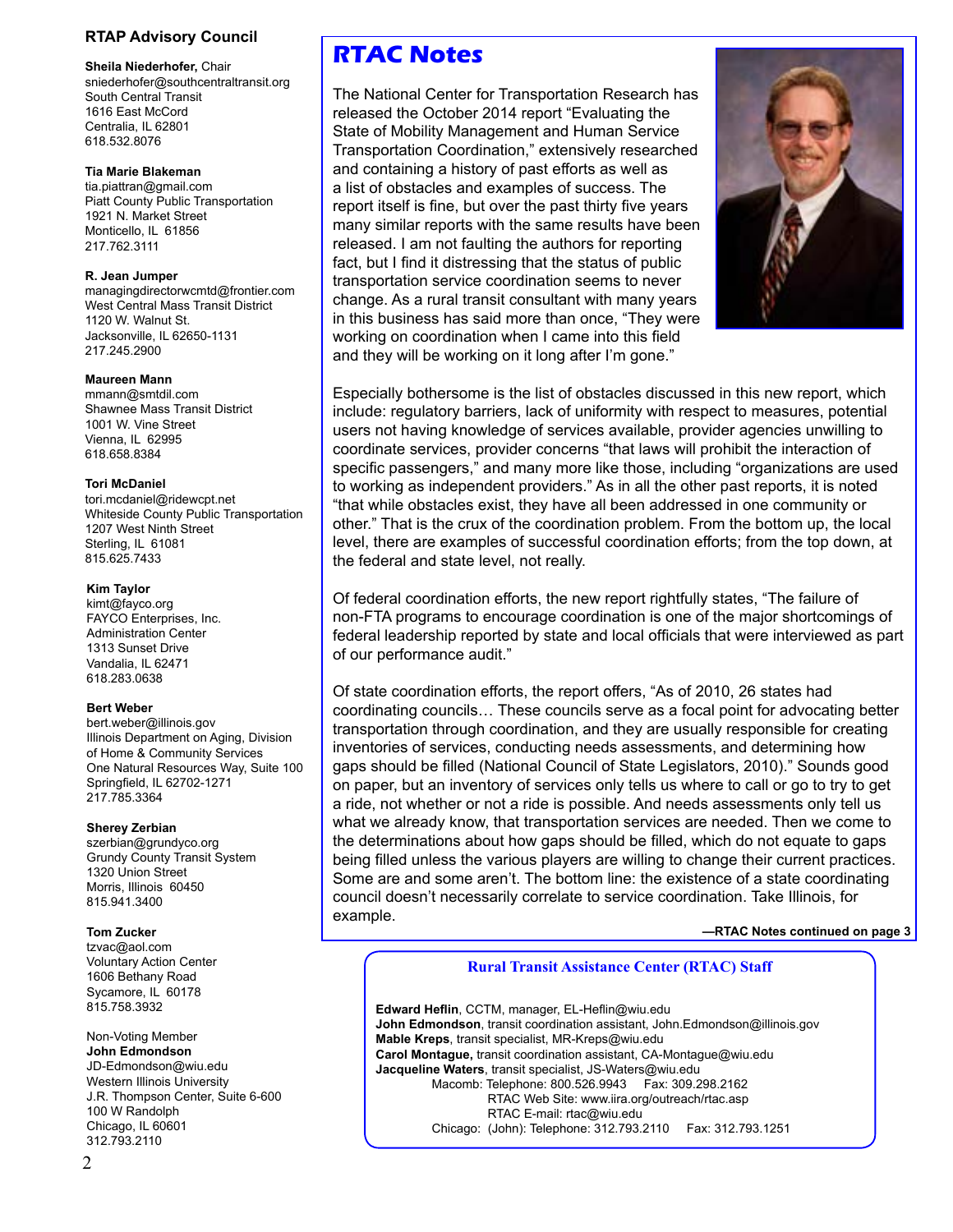### **— RTAC Notes continued from page 2**

Illinois has the Interagency Coordinating Committee on Transportation (ICCT). We haven't met in nearly five years. And during the last several years when we did meet, we heard status reports and warm stories from state agencies about how everything was functioning so well. No substantive action to effect change at the state agency level ever occurred in the ICCT. The one and only change to occur was focused at the bottom up or local level. The ICCT designated a clearinghouse which subsequently facilitated a transit capacity building process which, due to efforts of local partners, eventually resulted in nearly every county in Illinois having some type of public transportation service by 2015.

The bottom-up progress occurred because those local partners (rural public and specialized transit grantees, government bodies, and citizens) were willing to change the status quo. Those local efforts are now complemented nicely with regional coordination and mobility management efforts via the Human Service Transportation Plan (HSTP) coordinators, as change continues. The bottom up partners went beyond talk. They took action through local champions.

So what needs to happen to achieve top down coordination successes?

First, the federal government should cease ENCOURAGING coordination, instead EXPECTING it of any agency (FTA and non-FTA) providing transportation services. The FTA should increase its oversight of state programs and partner with non-FTA agencies to implement and enforce coordination policies. Encouraging grantees to play nice has not worked.

Secondly, the states have to quit making TOKEN EFFORTS. Only half of the states have coordinating councils. And in states that do, sometimes that means little beyond the fact that a coordinating council exists on record. I remember the early ICCT meetings in which the governor's office was engaged, which led to high level agency personnel attending. After we formulated a strategic plan, interest waned, the governor's office handed the reins to a co-chair, agency attendance was delegated to note-takers or guardians of the gates, and the aforementioned warm and fuzzy status report meetings occurred. The top down effort started with talk and stayed there, no champion to be found, no CHANGE in state level policies, and no meetings since early 2010. We can do better than that, and we should.

# **Infectious Disease Awareness and Prevention Training**

The National Transit Institute (NTI) is offering direct delivery and train-the-trainer classes on Infectious Disease Awareness and Prevention, which is designed to provide transit employees with the knowledge and skills to:

- Identify the types of infectious diseases they may encounter
- Discuss how these diseases are often spread
- Describe how they can protect themselves and others from these diseases
- Explain the proper way to dispose of and decontaminate infectious material or contaminated items and areas

To accomplish these objectives, the course integrates lecture, visual aids, participant interaction, and learning activities.

Direct Deliver: NTI will deliver this course directly to your employees. NTI provides the instructor free of charge. The requesting organization is responsible for providing a training location and audio/visual equipment. A minimum class size of twenty is required. Multiple sessions can be conducted over up to three consecutive days depending on the number of employees.

To request a session, download our Course Request Form at http://www.ntionline.com/documents/WPSSCourseRequest. pdf and email the completed form to Coleen Meyer at cmeyer@nti.rutgers.edu or fax it to 732.932.1707.

This three hour Direct Delivery course is targeted at transit employees who work directly with the public and those responsible for cleaning, servicing, and maintaining transit vehicles and facilities.

Contact Information: Telephone: 848.932.6580 Email: cmeyer@nti.rutgers.edu Web site: http://www.ntionline.com/courses/courseinfo.php?id=117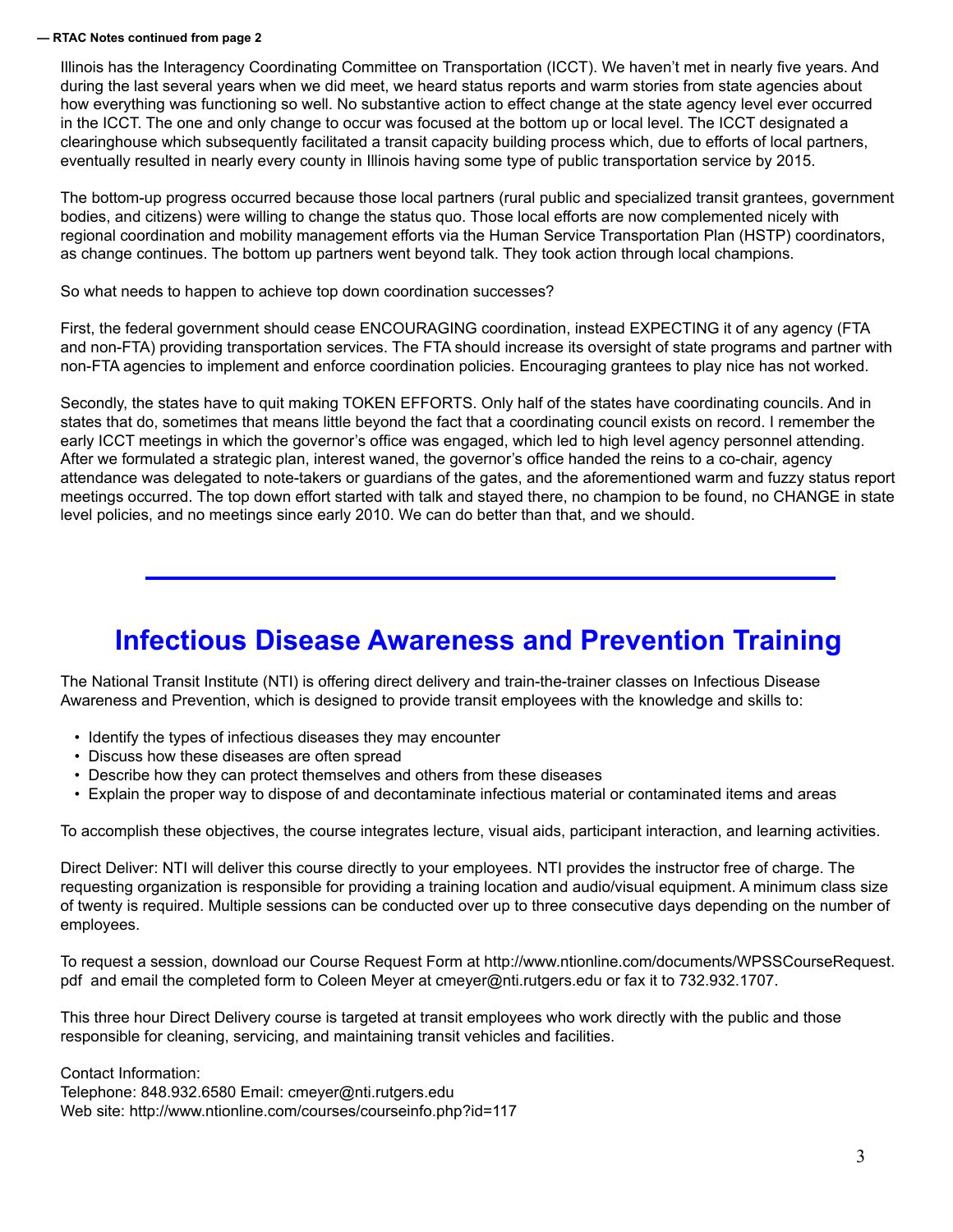# **Regional Maintenance Center Fiscal Year 2014 Statistics**

The IDOT Regional Maintenance Center (RMC) program serves as a maintenance resource for non-routine maintenance and repair. The program is open to all Section 5310 and 5311 grantees, and all non-profit social service agencies. To sign-up call Rockford, 815.961.2241; Springfield, 217.522.6087.





| <b>RMC</b>  | <b>Five Top Repairs</b>                                                            | # of Repairs               |
|-------------|------------------------------------------------------------------------------------|----------------------------|
| Rockford    | Air Conditioning<br>Brakes<br>Electrical<br>Mechanical<br>Wheelchair Lifts         | O<br>n<br>0<br>2<br>U      |
| Springfield | Air Conditioning<br>Brakes<br>Electricall<br>Mechanical<br><b>Wheelchair Lifts</b> | 44<br>30<br>41<br>58<br>32 |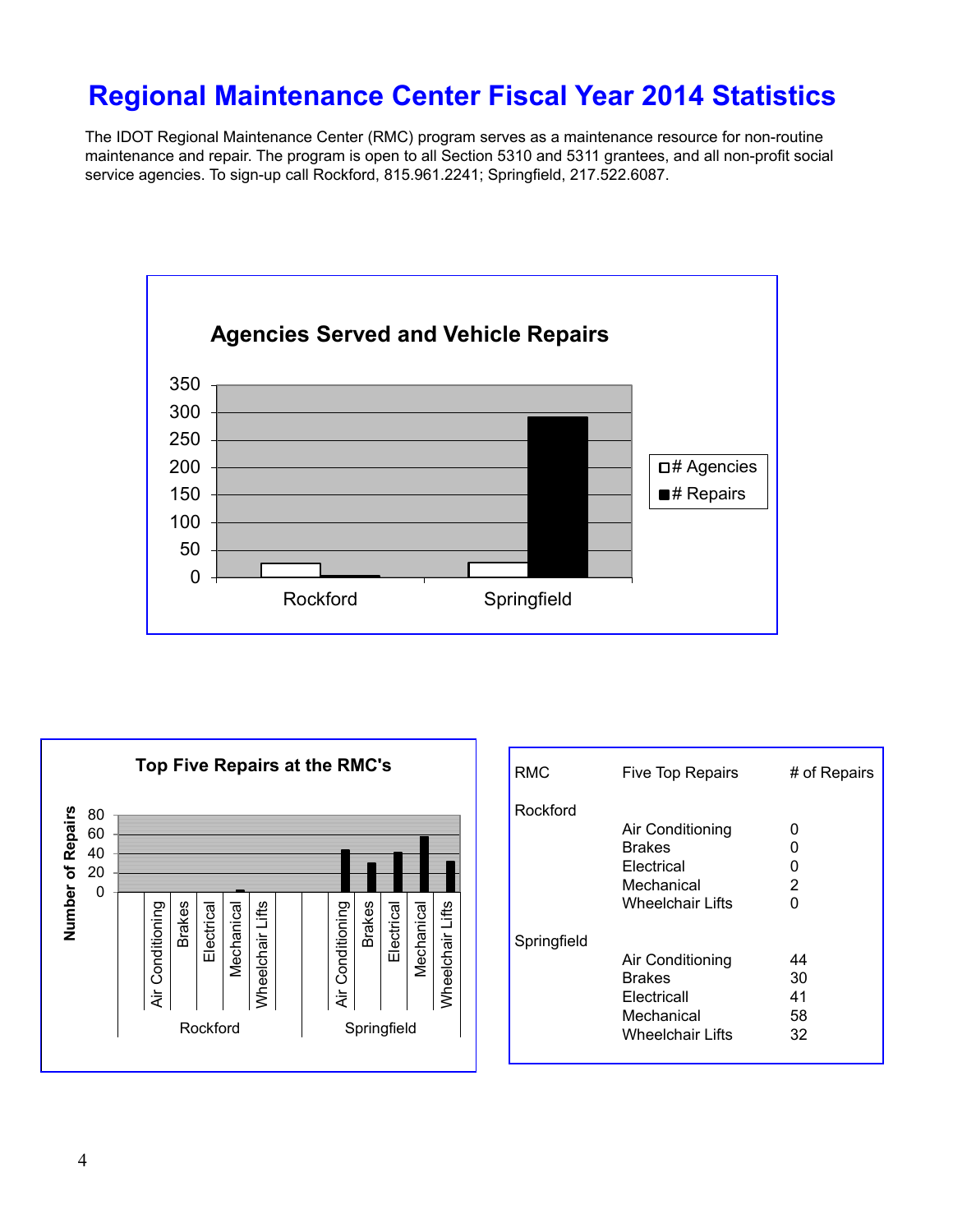

In this edition we are spotlighting an individual instead of an agency. We've posed ten questions to Sheila Neiderhofer, managing director at South Central Transit (SCT), president of the Illinois Public Transportation Association, and chair of the Illinois Rural Transit Assistance Program Advisory Council.

1. How did you get started in rural transportation?

**I had been working at a local bank for 10 years and was ready for a change. I heard that South Central Transit had an opening for the executive assistant and thought I would apply and ended up getting the job; that was in 1998.**

2. If you didn't have a transit background, how did you learn the ropes?

**I learned from co-workers, listening to conversations at meetings, and attending RTAC and IPTA Conferences.**

3. Did you have a mentor in transit?



**Not really. I was new and did not know anyone. I think getting to know my peers and using them as sounding boards were my mentors.** 

4. What is your toughest day-to-day operational problem?

**I think the transit side of the operations is the easiest part for me to deal with. Having 161 employees is the challenging side. The disappointing part is having more demand than we have equipment (buses) to meet that demand. We could do so much more if we had the resources.** 

5. What's a typical day like?

**Most of my days consist of meetings; either planning for or preparing for them and answering lots of questions.** 

6. What's your proudest achievement?

**Each and every time SCT breaks a ridership record. Increased ridership tells me that all the planning, meetings, setting up routes and hard work is paying off. I feel that by our ridership continuing to increase shows that SCT is growing, we are reaching out and connecting to the public and they are responding by using public transportation.** 

7. What motivates you?

**Hearing stories from consumers who tell me that they don't know what they would do if it wasn't for SCT.** 

8. What do you do to motivate your staff?

**I share the stories with them and praise their good work. The SCT work environment is family oriented and I feel that the employees appreciate that.** 

9. What innovations have occurred since you began in transit?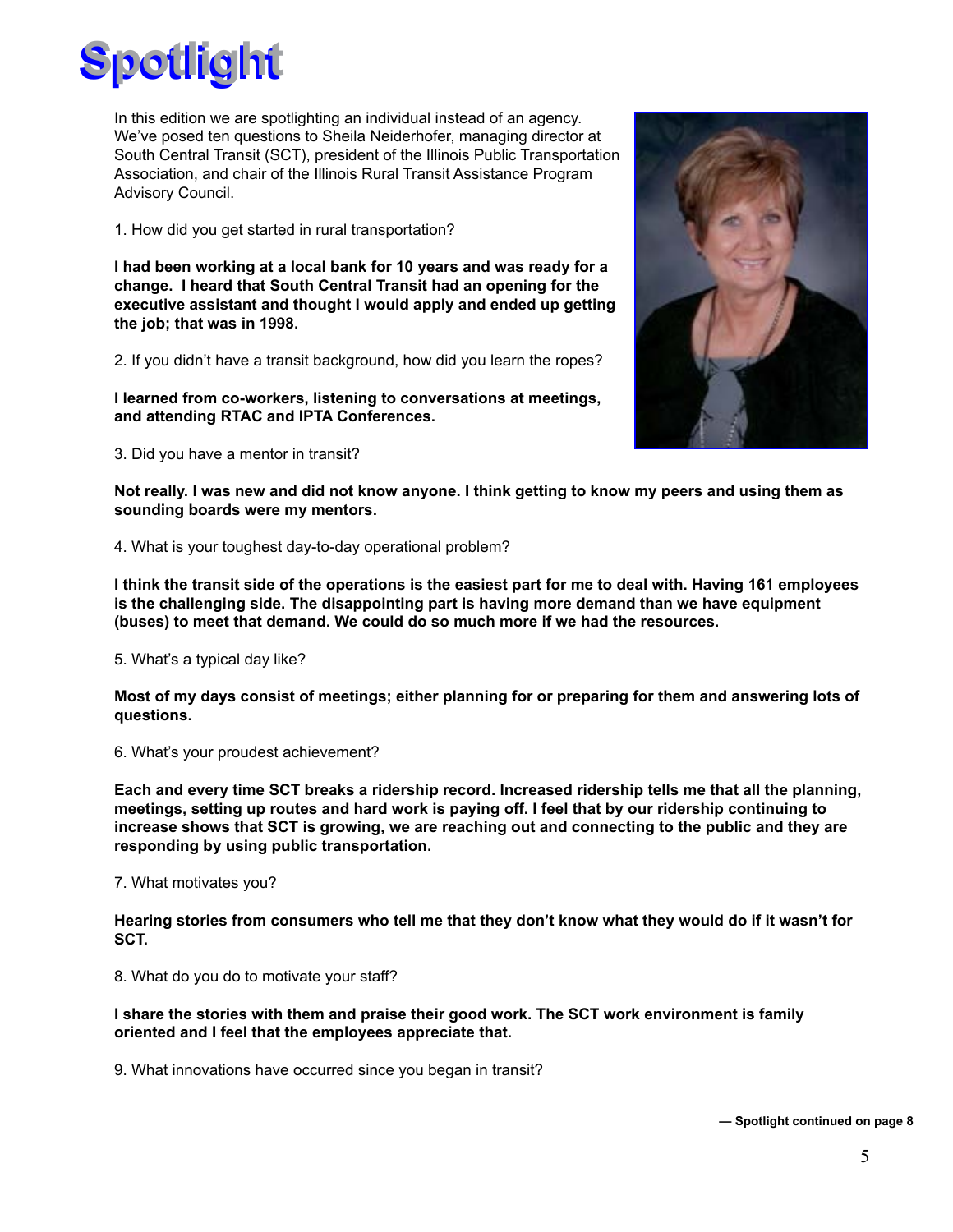# **Maintenance Safety Training Part Five**

**By Springfield Mass Transit District (SMTD)**

This is the fifth in a series of maintenance/safety tips culled from presentations by the Springfield Regional Maintenance Center (RMC) at the annual maintenance workshops sponsored by RTAC. The Springfield RMC operates out of Springfield Mass Transit District (SMTD) Maintenance Facility.

Maintenance superintendent Earl Amos leads the nineteen technicians at SMTD who have a combined 268 years of experience. All of the techs are trained on SMTD mainline buses as well as the para-transit buses. Anytime a vehicle is worked on, whether it is SMTD's or not, SMTD is responsible for the safety of that vehicle. If a safety issue is found on an outside agency's vehicle, SMTD either fixes it or the agency signs a waiver. The SMTD techs don't know when they will see that vehicle next, so they want it to be 100 percent right when it leaves the shop.

Part Five covers suspension, underbody, and brakes by technicians Brett Cole and Spencer Sidwell.



The suspension, steering, brakes, and several other key safety components are located on the underside of the vehicle. The above picture shows a sway bar link that has come apart. Many of your steering and suspension components are similar due to their "ball and socket" construction. Factors such as age, abuse, and lack of grease can cause these components to fail.



If tires are cupped or wearing unevenly, this is a sign that the vehicle needs front end repairs and possibly an alignment.



This is a picture of a minivan in which the lower ball joint failed. When something is ignored to the point of catastrophic failure such as this, many other components can be damaged as well. In this case, there was even considerable body damage. In addition to physically checking steering and suspension components, one telltale sign of a problem is uneven tire wear.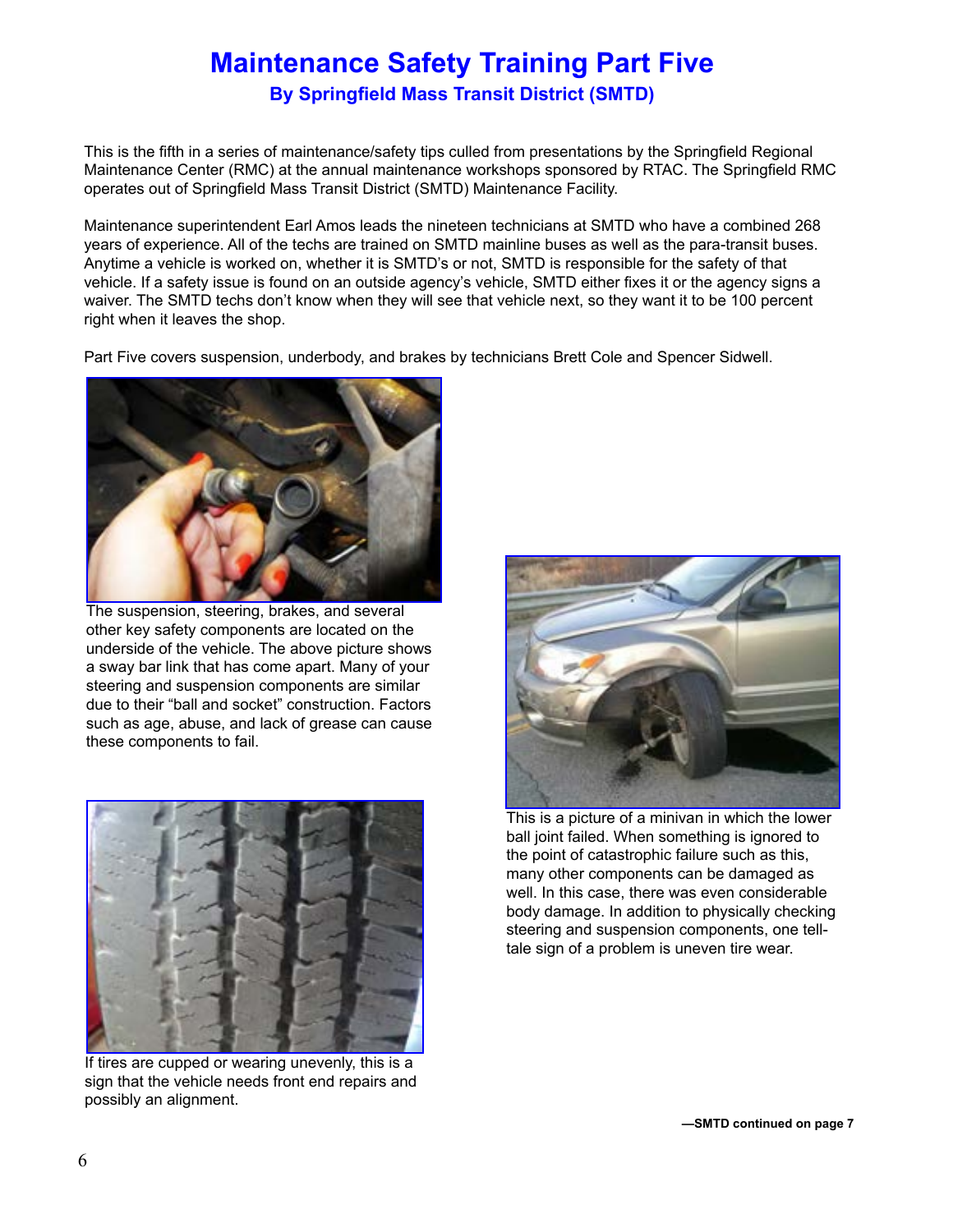

This is a broken leaf spring. Leaf springs are the part of the suspension that holds up the rear of the bus. A broken leaf is not an uncommon occurrence on paratransit vehicles due to the extra weight of the fiberglass body and the lift. If a broken leaf is detected, it adds more load to the other leafs, and should be repaired right away.



This is a picture of a rusted-out spring shackle bracket. The two arrows should actually be touching. Salt and calcium chloride on the Illinois roads are really hard on underbody components. Rusted-out spring shackles and brackets are fairly common but a lot of people don't think to check for it.



This picture shows the forward end of the spring where it is mounted to the bus frame by a bracket. The bracket has cracked and someone has attempted to weld it. This picture represents several things. The most obvious thing is the crack; whenever inspecting the underside of a bus, one should always be looking for cracks in the frame or any brackets. If a crack is found, the bracket should be replaced. Even though it is riveted on, it is not a difficult job to replace it. If there is a crack in the frame, it can be repaired by welding and plating it. This should only be done by a certified welder. The welding in this picture was not a professional job, which is most likely why it broke again.

**—SMTD continued on page 9**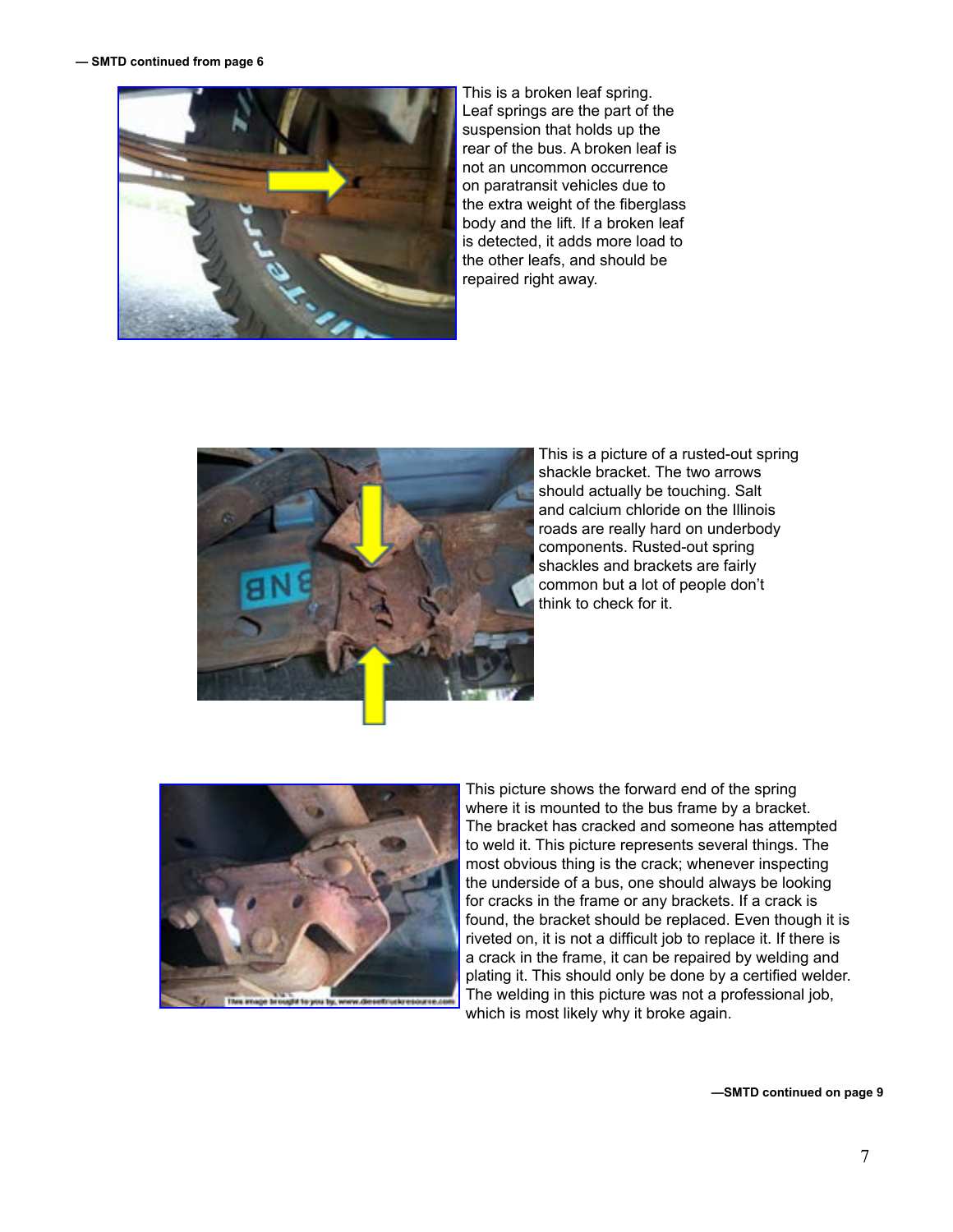# **TRANSIT MOVERS**

Transit Movers recognizes people in Illinois transit who have been promoted, changed responsibilities, moved to a different transit agency, etc. If there are people within your agency who fall into these categories, contact the RTAC staff at 800.526.9943, e-mail rtac@wiu.edu or fax 309.298.2162. Please include pictures!



Tiffany Morgan recently accepted a position with Shawnee Mass Transit District as the operations manager. She was born and raised in Vienna, Illinois. Shortly after attending college Tiffany started her career in the Saint Louis area as a sales executive. She was promoted to a sales manager position and stayed with the company for ten years. Tiffany says, "Vienna has always been home to me and I look forward to being back here and serving the people in southern Illinois."

### **— Spotlight continued from page 5**

**The best modernism that I have seen in the last 15 years is the automated scheduling software. When I started at SCT they were using paper and pencil. I created Excel spreadsheets, which were used for several years; however, the automated software brought efficiency. SCT now has Mobile Data Terminals (MTD) in the buses, which eliminated using tons of paper each year. And the MDT's include GPS. Having GPS gives new drivers an advantage that they didn't have before. The drivers now have cell phones for communication instead of the old Motorola radios, which only worked in certain areas. We have come a long way from the paper and pencil days.**

### 10. How has your system grown, and why?

**When I took over as managing director in 2006, SCT was a six-county district, but was only providing transportation in two of those counties. Today SCT is providing public transportation in all six counties, in addition to having deviated shuttles connecting each county. In 1998 SCT was averaging 26,000 trips per month; ridership for September of this year was 52,221. I contribute the success of SCT to the great staff that I have. They are dedicated to SCT and want to see it be very successful. SCT also has a great board of directors who accepts the changes that the staff and I recommend and are very supportive of the changes we are planning for the future.** 

Editor's Note: If you have suggestions for other questions for transit professionals we will profile in the future, please contact us.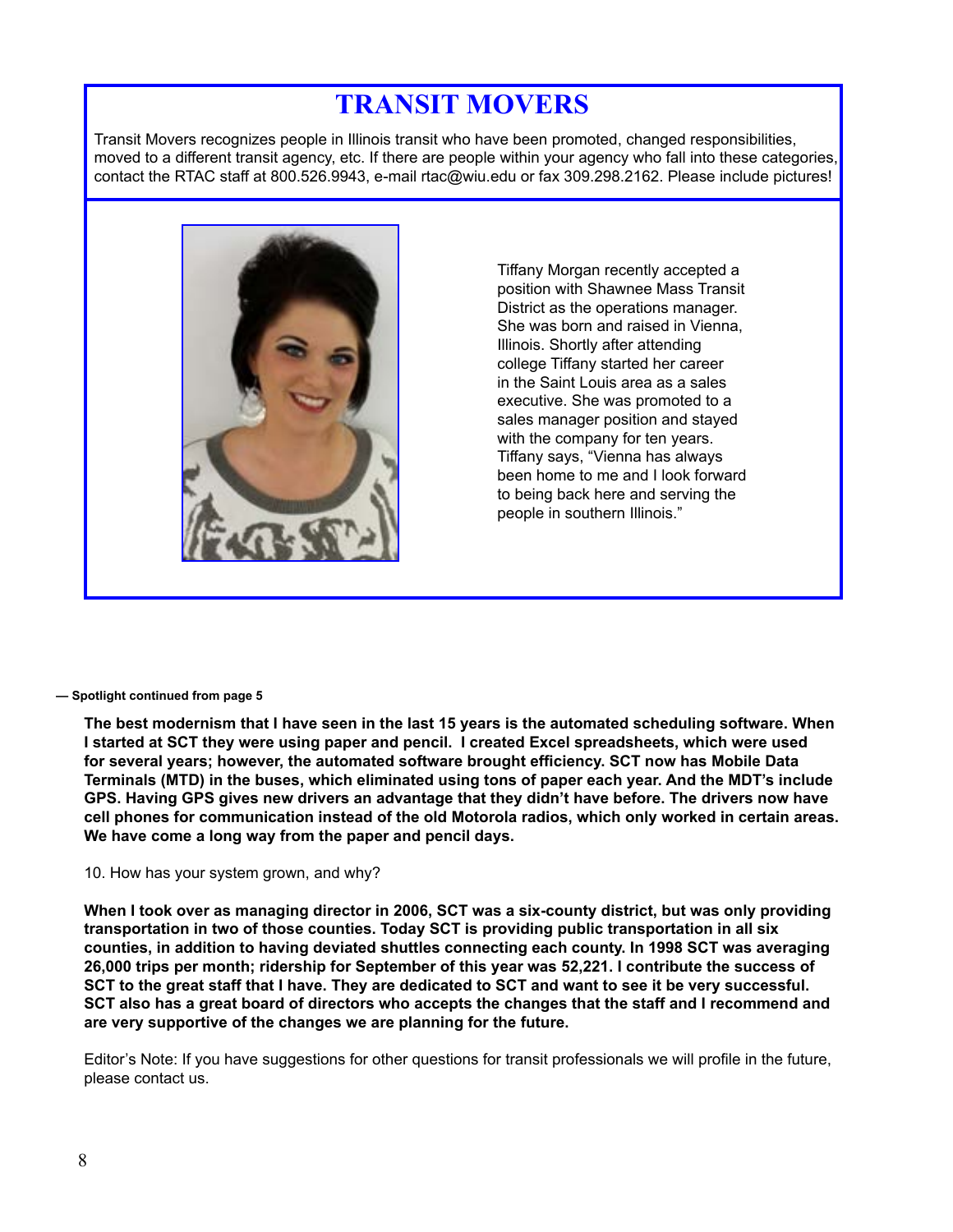

The top picture above is of one of the metal this back on. That would be laziness! Always straps that hold the gas tank in place, and is end is end on the check to see that the safety loop is present and<br>another example of corrosion from the salt on the secure." another example of corrosion from the salt on the roads. The lower picture is of the gas tank with a new strap in place. Note that the corrosion has eaten into the tank and caused it to leak. This is important to check whenever doing an inspection.



Another important safety feature to check is the driveshaft safety loop. In the event of a broken u-joint, this will contain the driveshaft and keep it from pole-vaulting the bus or coming through the floor. A driveshaft flopping around at 55 mph can do an extreme amount of damage. Brett and Spencer have seen guys leave these off. They both say, "There is only one reason not to put



Brakes are probably the most important lining worn clear through to the metal back. This condition is often referred **EXACTE 2008 —SMTD continued on page 10** to as "metal to metal". Brakes should never be allowed to get to this point.



safety feature on a vehicle. Brakes<br>
should be inspected often and replaced<br>
if there is any doubt as to their<br>
if there is any doubt as to their<br>
condition. The above picture shows<br>
a new brake pad versus one that has<br>
be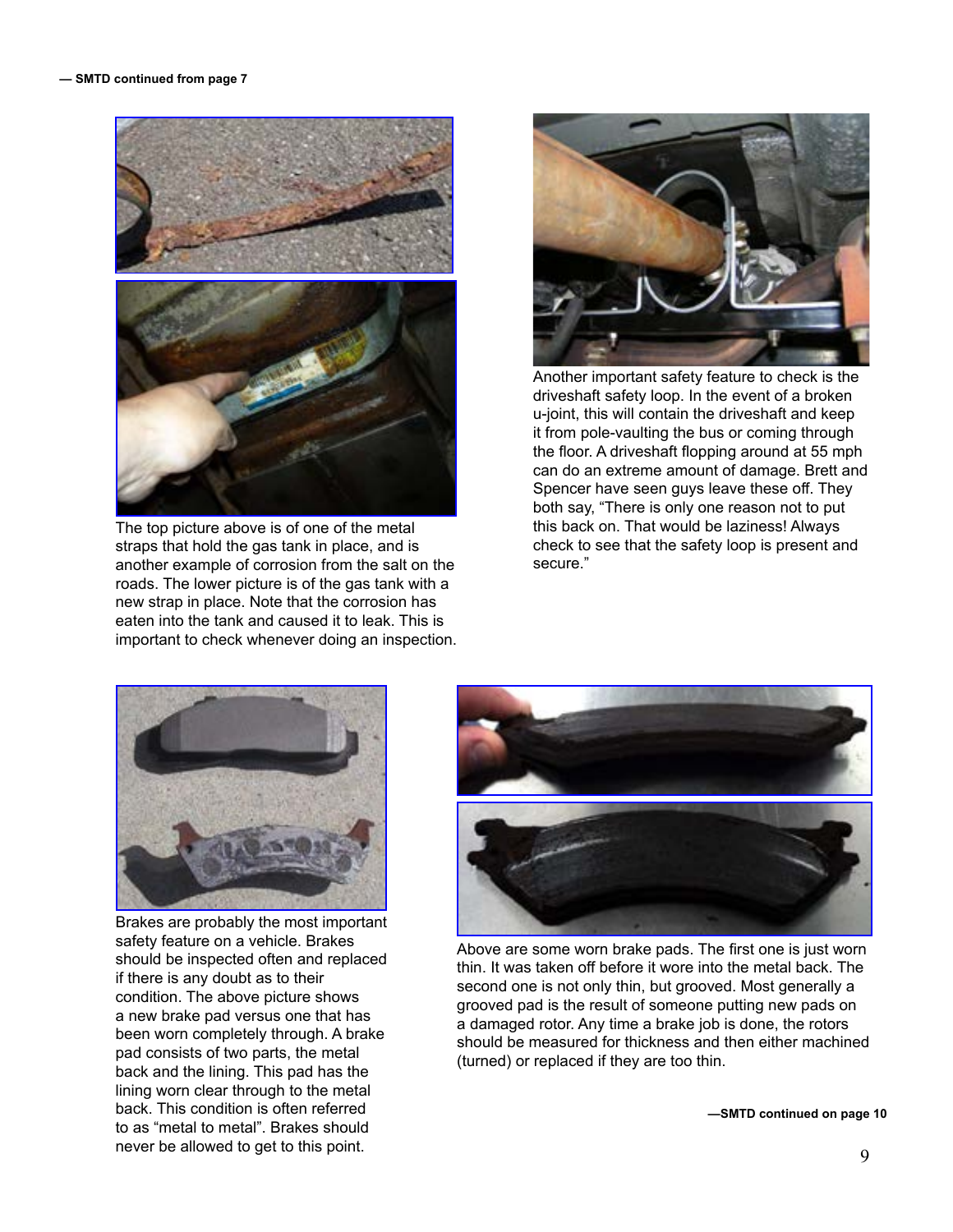

Here is an example of a new rotor compared to an old one. The flat smooth surface of the new rotor provides much greater stopping power.



The first picture above is a rotor that is warped and rusted. Putting new pads on something like this would cause the grooved pads we saw earlier. The second one is a rotor that has been run "metal to metal" for so long that it wore completely through the stopping surface of the rotor. Brett and Spencer say this is not a vehicle that came into SMTD, and they hope that one never does. They both say there is absolutely no excuse for this.

Remember, maintenance equals vehicle longevity, maintenance equals money savings, and most importantly, maintenance equals safety.

Part Six of the SMTD's Maintenance Safety Training will appear in the winter 2015 Transreport.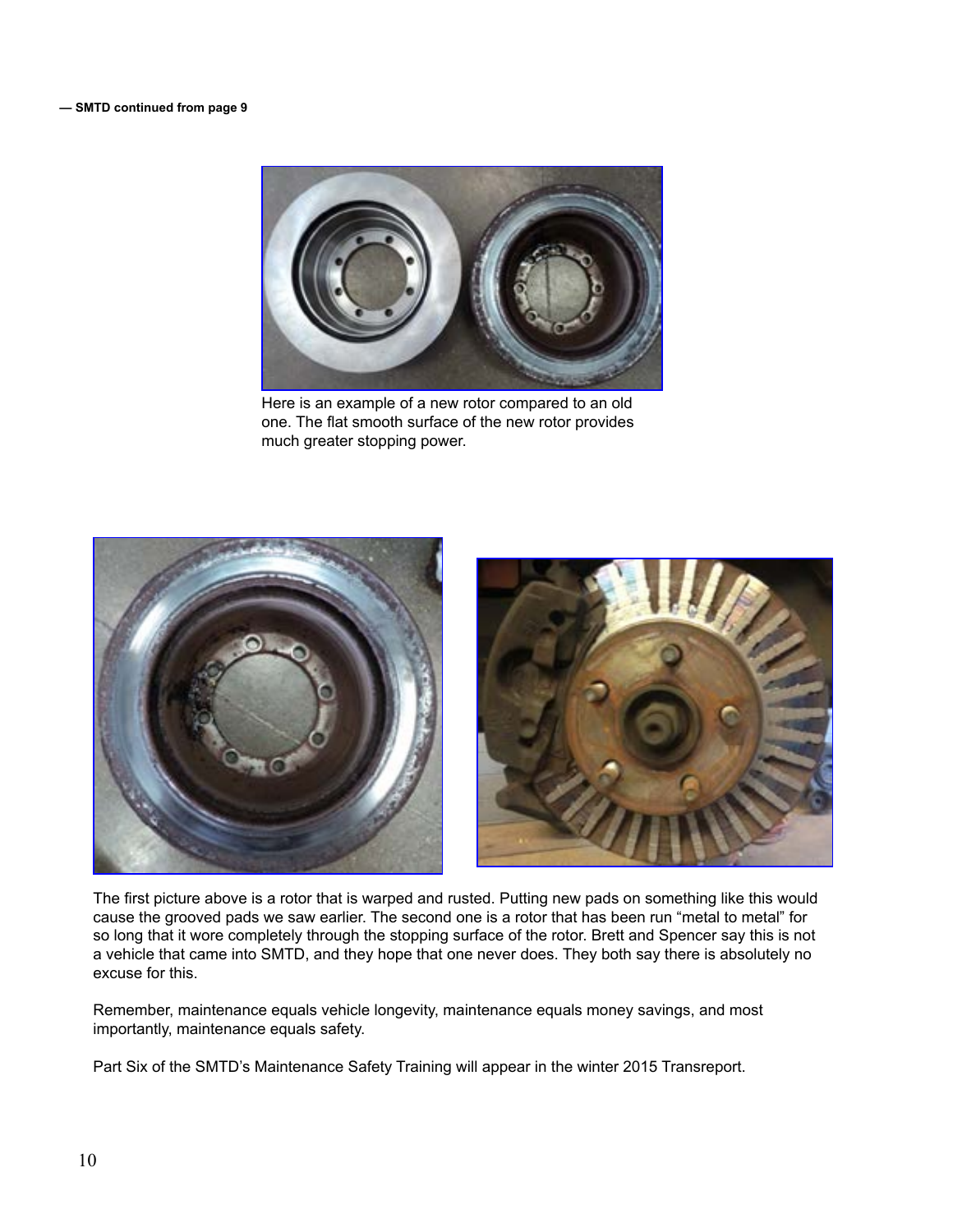

# **Whiteside County Public Transportation's Wine Tasting Fundraiser**

WCPT held its first annual Wine Tasting fundraiser on October 25, 2014 and we couldn't be happier with the outcome! Over the past few years, WCPT has had an increased demand for public transit in Whiteside County. Due to this, local match as become more important than ever. We actively seek out service contracts but decided it was time to try other options to obtain local match.

I contacted Mable Kreps, Rural Transit

Assistance Center and asked her to contact many of you to see what my peers did for fundraising. I then spent some time discussing fundraising with Tom Zucker, Voluntary Action Center. He discussed various fundraisers with me that his organization does each year and I decided I would also go with a wine tasting. Wine tastings are rather unique here as the majority of fundraisers in our area are golf outings.



Once it was decided to hold a wine tasting, we began contacting members of our community for

assistance and the help we received was amazing! Our first item to accomplish was a venue. I decided the Barn at Allen Acres in Rock Falls would be a perfect venue. The Barn at Allen Acres is a beautifully restored family owned barn that our community is lucky to have to host such events. To my surprise the owner, Karen Rogers offered this beautiful venue for our use at no charge. As we continued our planning efforts, we were overwhelmed by the generosity









Sincerely, Tori McDaniel Director WCPT Although this was a large undertaking and a significant amount of work, it was well worth it. It was amazing to see the amount of support our transit system received. Before this event, I had no experience with hosting fundraising events but our experience was favorable and it is something we now look forward to doing each year! I would encourage my peers to try a fundraising event as a source of local match as it draws positive attention to our services.



Photographs were kindly donated by: